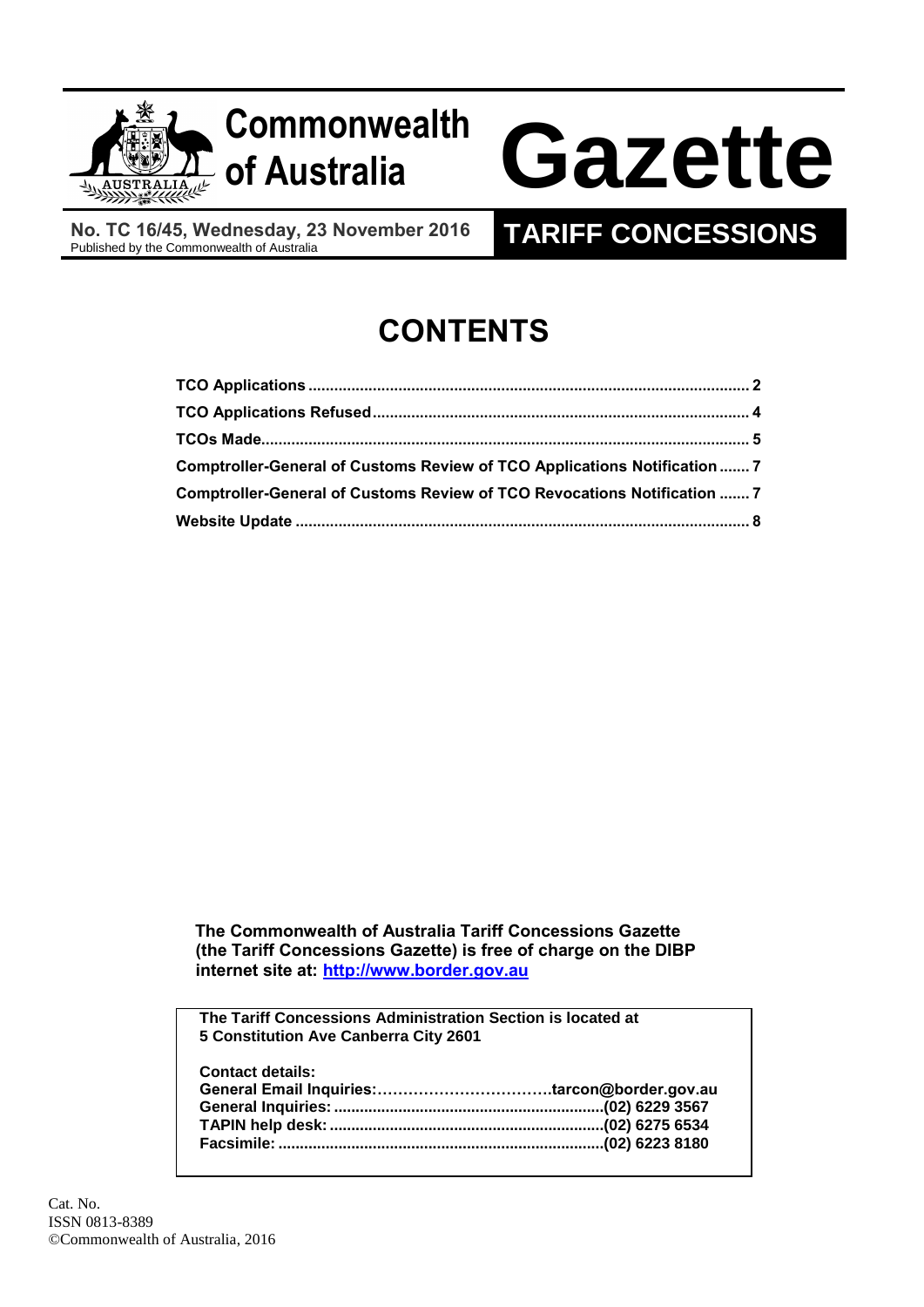# <span id="page-1-0"></span>**CUSTOMS ACT 1901 - NOTICE PURSUANT TO SECTION 269K(1) - APPLICATIONS MADE FOR TARIFF CONCESSION ORDERS**

Applications have been lodged for Tariff Concession Orders for the goods described in the following TABLE.

Australian manufacturers who wish to contest the granting of a Tariff Concession Order for the goods described are invited to lodge a submission in writing in an approved form. Submissions must be lodged within 50 days of the date of publication of this Notice.

The operative date (Op.) and TC reference number follow the description of goods.

To assist local manufacturers, the use(s) to which the goods can be put follow the description of goods.

Objections to the making of TCO submission forms are available at

<http://www.border.gov.au/Forms/Documents/b444.pdf>

Contact: Email tarcon@border.gov.au

# THE TABLE

|            | Description of Goods including the<br>Customs Tariff Classification                                                                                      |                | Schedule 4 Item Number<br>General Duty Rate |
|------------|----------------------------------------------------------------------------------------------------------------------------------------------------------|----------------|---------------------------------------------|
| 3824.90.90 | 2-METHYL-2-PROPENOIC ACID SOLUTIONS, fluorinated monomer, having<br>composition of NOT less than 70% hydrocarbon solvent<br>Op. 25.10.16                 | $-$ TC 1663726 | 50                                          |
|            | Stated Use:<br>As an additive for inks, paints and explosives                                                                                            |                |                                             |
|            | Applicant: TDT CHEMICALS PTY LTD                                                                                                                         |                | 5%                                          |
| 6914.90.00 | CERAMIC BLOCKS, DENTAL INLAY, ONLAY, VENEER AND CROWN MAKING,<br>incorporating metal holders<br>Op. 02.11.16                                             | $-$ TC 1665176 | 50                                          |
|            | Stated Use:<br>For milling and manufacturing dental inlays, onlays, veneers and<br>crowns                                                                |                |                                             |
|            | Applicant: DENTSPLY SIRONA PTY LTD                                                                                                                       |                | 5%                                          |
| 8419.20.00 | DENTAL INSTRUMENT STERILISERS, BENCH TOP<br>Op. 26.10.16                                                                                                 | $-$ TC 1663229 | 50                                          |
|            | Stated Use:<br>To clean and sterilise dental instruments and also to add oil<br>lubrication to instrument internal bearings                              |                |                                             |
|            | Applicant: DENTSPLY SIRONA PTY LTD                                                                                                                       |                | 5%                                          |
| 8422.30.90 | FILLING MACHINES, PLASTIC BOTTLE, including ALL of the following:<br>(a) dosing AND filling units;<br>$(b)$ pumps;<br>(c) conveyors;<br>(d) touch screen |                | 50                                          |
|            | Op. 31.10.16                                                                                                                                             | $-$ TC 1664094 |                                             |
|            | Stated Use:<br>Filling plastic bottles in cosmetics packaging industry                                                                                   |                |                                             |
|            | Applicant: ROSS COSMETICS AUST PTY LTD                                                                                                                   |                | 5%                                          |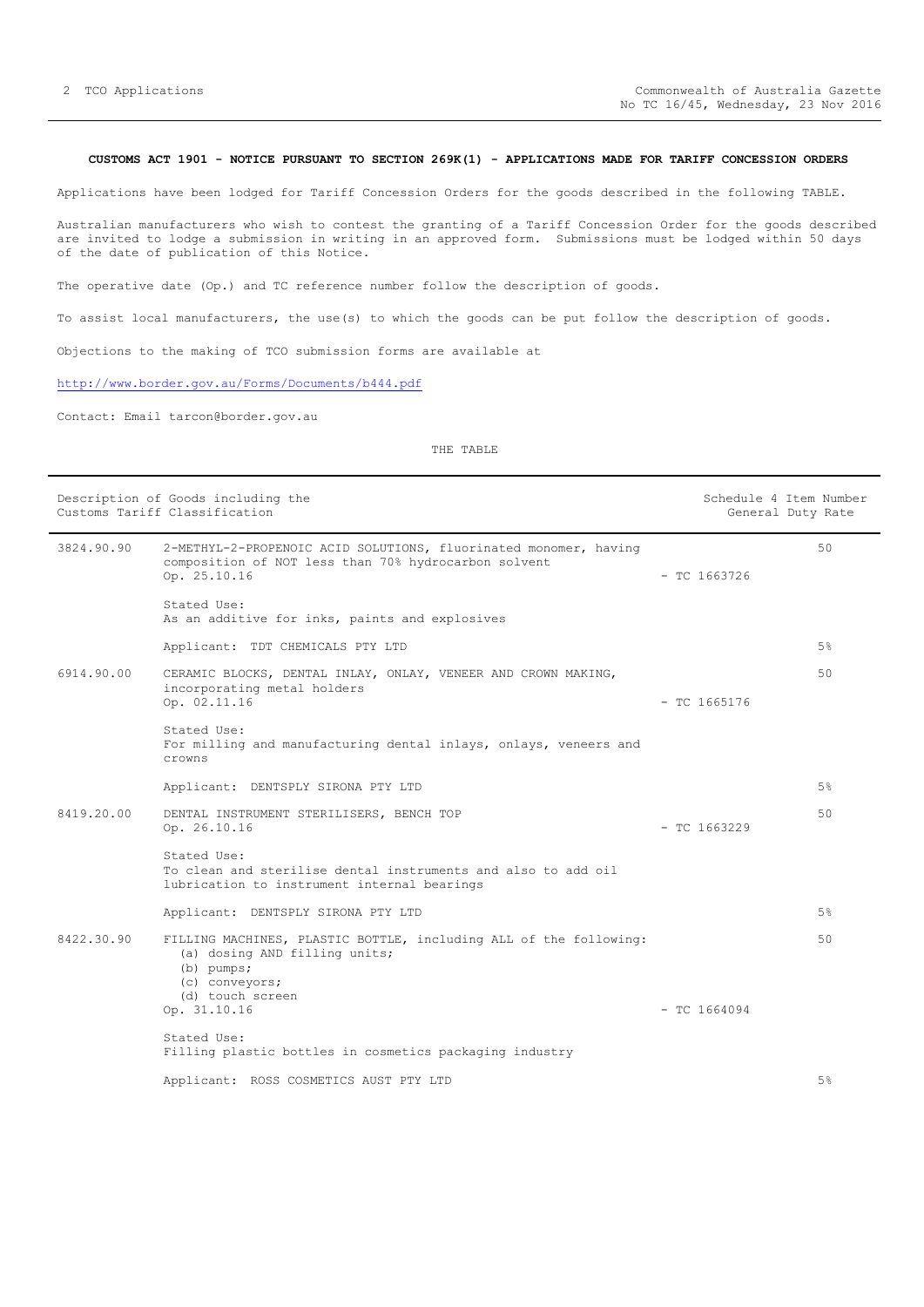|            | Description of Goods including the<br>Customs Tariff Classification                                                                                                                                                                                                                   | Schedule 4 Item Number<br>General Duty Rate |                |
|------------|---------------------------------------------------------------------------------------------------------------------------------------------------------------------------------------------------------------------------------------------------------------------------------------|---------------------------------------------|----------------|
| 8438.50.00 | PRESSES, MEAT having BOTH the following:<br>(a) screw jacks;<br>(b) NOT less than 9 stainless steel moulds<br>Op. 26.10.16                                                                                                                                                            | $-$ TC 1663115                              | 50             |
|            | Stated Use:<br>For the pressing and forming of uniformly shaped meat products                                                                                                                                                                                                         |                                             |                |
|            | Applicant: COLUMBIT AUSTRALIA PTY LTD                                                                                                                                                                                                                                                 |                                             | 5%             |
| 8537.10.90 | POWER DISTRIBUTORS, PHOTOVOLTAIC, including ALL of the<br>following:<br>(a) surge arrestor;<br>(b) maximum input voltage capacity in an open circuit NOT<br>greater than 1 000 V DC;<br>(c) DC input capacity having NOT greater than 32 connection<br>ports                          |                                             | 50             |
|            | Op. 26.10.16                                                                                                                                                                                                                                                                          | $-$ TC 1663113                              |                |
|            | Stated Use:<br>For the power distribution, protection and monitoring of solar<br>energy systems                                                                                                                                                                                       |                                             |                |
|            | Applicant: SCHNEIDER ELECTRIC (AUSTRALIA) PTY LTD                                                                                                                                                                                                                                     |                                             | 5%             |
| 9306.30.00 | BLANK AMMUNITION, RIFLE AND/OR PISTOL, including BOTH of the<br>following:<br>(a) polymer sabots;<br>(b) centre primed, copper alloy cartridge cases<br>Op. 20.10.16                                                                                                                  | $-$ TC 1661561                              | 50             |
|            | Stated Use:<br>For safe, realistic and interactive use of force training<br>programs for armed agencies                                                                                                                                                                               |                                             |                |
|            | Applicant: B.L.P. TRAINING AND SERVICES PTY LTD                                                                                                                                                                                                                                       |                                             | $5\%$          |
| 9306.30.00 | AMMUNITION, RIFLE AND/OR PISTOL, including BOTH of the following:<br>(a) centre primed, copper alloy cartridge cases;<br>(b) plastic projectiles, having a maximum velocity NOT<br>greater than 190 m/second at 3.5m, with OR without the<br>incorporation of coloured marking fluids |                                             | 50             |
|            | Op. 20.10.16                                                                                                                                                                                                                                                                          | $-$ TC 1661563                              |                |
|            | Stated Use:<br>For safe, realistic and interactive use of force training<br>programs in armed agencies                                                                                                                                                                                |                                             |                |
|            | Applicant: B.L.P. TRAINING AND SERVICES PTY LTD                                                                                                                                                                                                                                       |                                             | 5 <sup>8</sup> |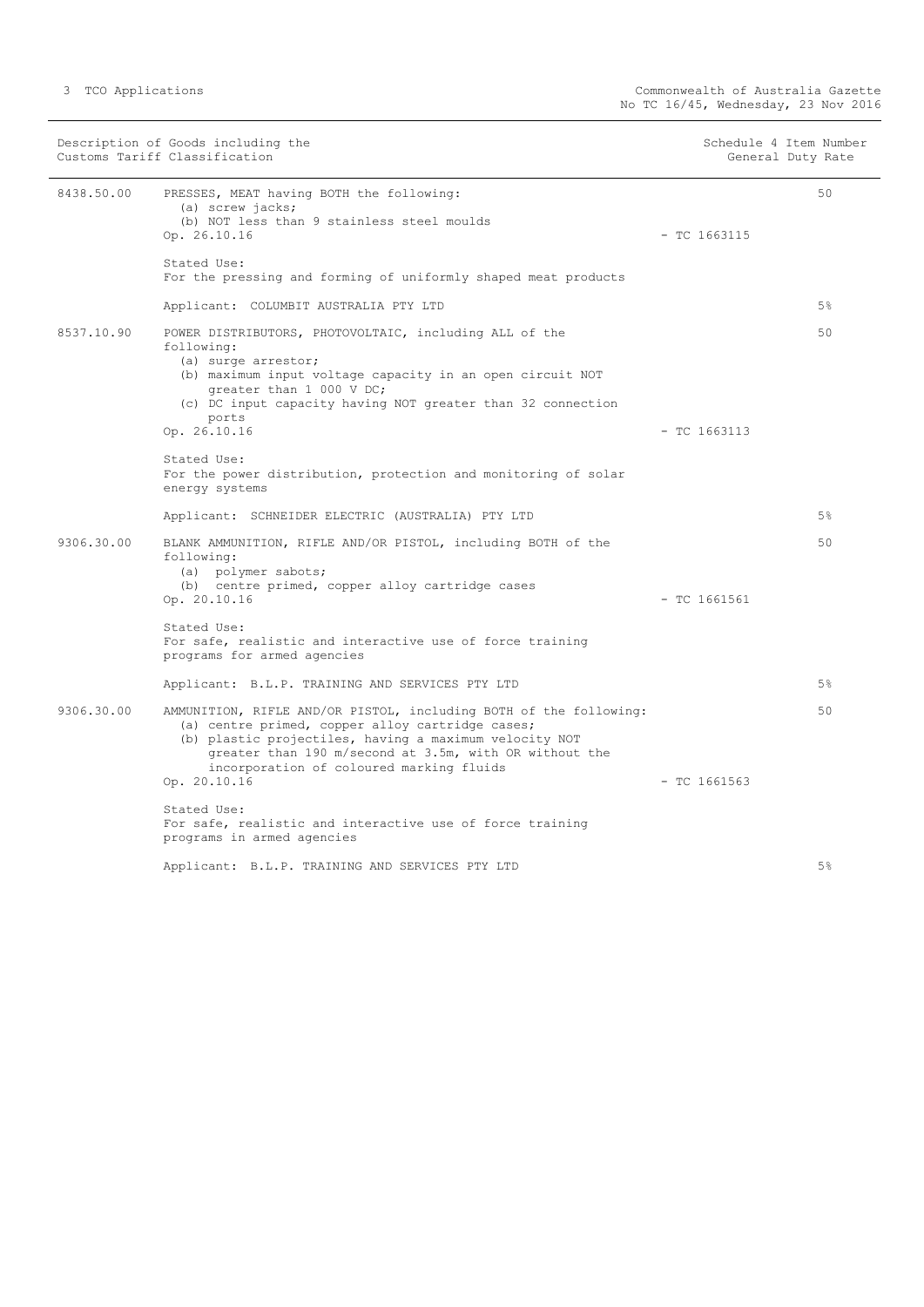# **CUSTOMS ACT 1901**

#### **NOTICE PURSUANT TO SECTION 269R(1) - APPLICATIONS FOR TARIFF CONCESSION ORDERS REFUSED**

<span id="page-3-0"></span>Applications for Tariff Concession Orders for the goods described in the following TABLE have been refused.

Email tarcon@border.gov.au

THE TABLE

Description of Goods including the Schedule 4 Item Number (Schedule 4 Item Number Customs Tariff Classification

| 3920.62.00 | FILM, POLYETHYLENE TEREPHTHALATE (PET), crystalline, metallised,<br>non heat sealable, unprinted, having ALL of the following:<br>(a) width NOT less than 450 mm;<br>(b) thickness NOT greater than 12.5 microns;<br>(c) Oxygen Transmission Rate (Tested at 23 degrees Celsius and<br>0% Relative Humidity) less than 0.7 cc/m2/day<br>complying with ASTM D-3985;<br>(d) Water Vapour Transmission Rate (Tested at degrees<br>Celsius and 90% Relative Humidity) less than |                | 50 |
|------------|------------------------------------------------------------------------------------------------------------------------------------------------------------------------------------------------------------------------------------------------------------------------------------------------------------------------------------------------------------------------------------------------------------------------------------------------------------------------------|----------------|----|
|            | 0.5 qm/m2/day complying with ASTM F-1249;<br>(e) adhesive-free external surfaces                                                                                                                                                                                                                                                                                                                                                                                             |                |    |
|            | Op. 08.07.16<br>Reason for refusal:<br>Substitutable goods produced in Australia in the ordinary course<br>of business by Taghleef Industries Pty Ltd, Wodonga, Vic                                                                                                                                                                                                                                                                                                          | $-$ TC 1633166 |    |
| 5703.90.90 | BATH MATS, having BOTH of the following:<br>(a) surface pile being tufted cotton AND microfibre;<br>(b) woven cotton base                                                                                                                                                                                                                                                                                                                                                    |                | 50 |
|            | Op. 06.07.16<br>Reason for refusal:<br>Substitutable goods produced in Australia in the ordinary course<br>of business by Cotex Pty Ltd, Braeside, Vic                                                                                                                                                                                                                                                                                                                       | $-$ TC 1632567 |    |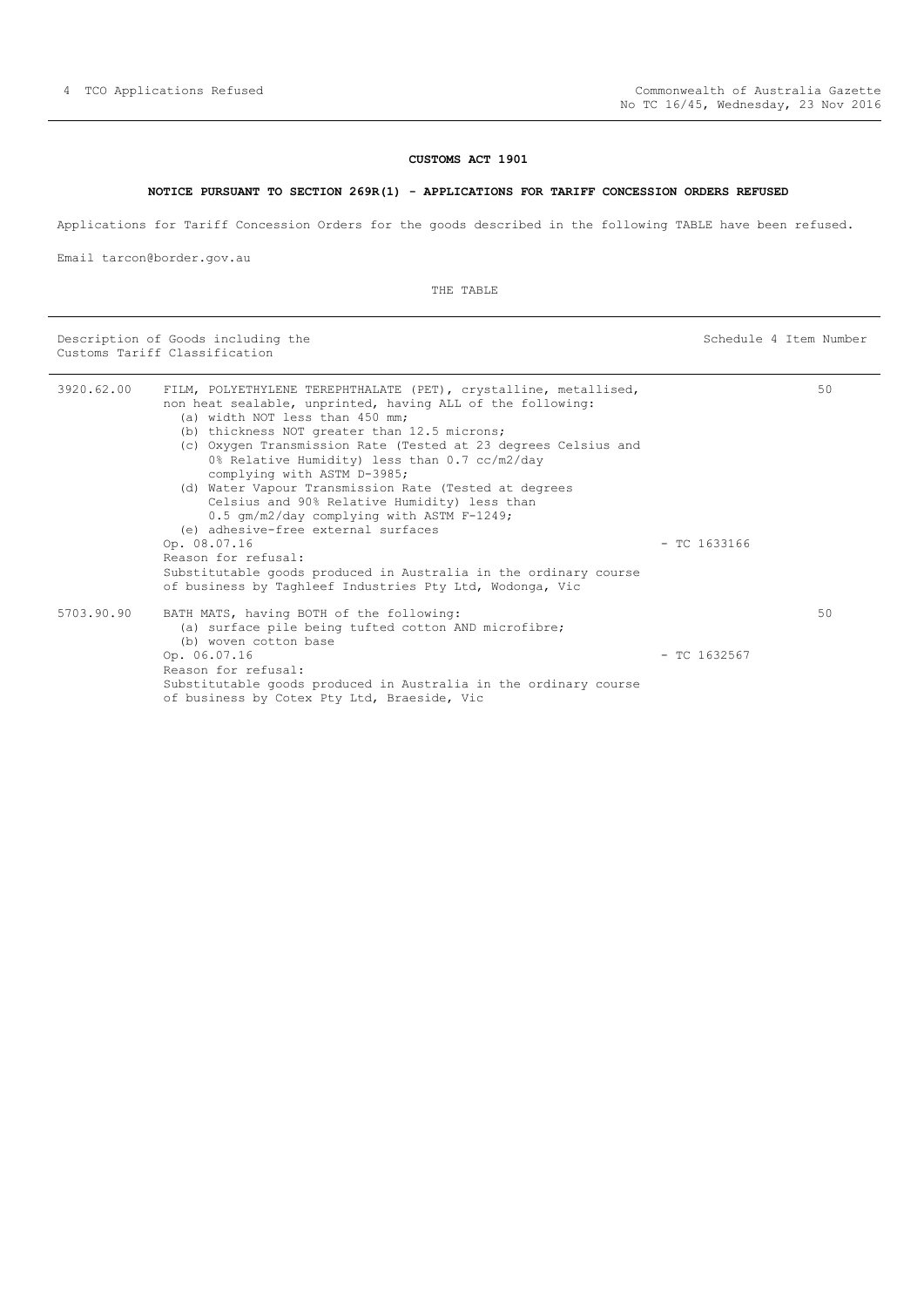# **CUSTOMS ACT 1901 - NOTICE PURSUANT TO SECTION 269R(1) - TARIFF CONCESSION ORDERS MADE**

<span id="page-4-0"></span>Tariff Concession Orders have been made for the goods described in the following TABLE.

The operative date (Op.) and TC reference No. follow the description of goods. Local manufacturers of substitutable goods may request the revocation of TCOs at any time.

Email tarcon@border.gov.au

THE TABLE

|            | Description of Goods including the<br>Customs Tariff Classification                                                                                                                                                                                                                                                                                                                                                                                                                    |                                 | Schedule 4 Item Number |    |
|------------|----------------------------------------------------------------------------------------------------------------------------------------------------------------------------------------------------------------------------------------------------------------------------------------------------------------------------------------------------------------------------------------------------------------------------------------------------------------------------------------|---------------------------------|------------------------|----|
| 3925.10.00 | TANKS OR SILOS, hot press moulded glass reinforced fibre, round,<br>capacity NOT less than 300 L<br>Op. 11.08.16                                                                                                                                                                                                                                                                                                                                                                       | Dec. date 18.11.16              | $-$ TC 1641252         | 50 |
| 6815.91.00 | REFRACTORY BRICKS AND MASSES, unfired, having a basis of calcium<br>oxide (CaO)<br>Op. 31.08.16                                                                                                                                                                                                                                                                                                                                                                                        | Dec. date 21.11.16              | $-$ TC 1647141         | 50 |
| 7226.92.00 | STRIPS, alloy steel, cold rolled, having ALL of the following:<br>(a) thickness of NOT less than 0.70 mm and NOT greater than<br>$8.0$ mm;<br>(b) width of NOT less than 300 mm and NOT greater than 597 mm;<br>(c) strip surface designation being bright finish;<br>(d) chemical composition by weight of ALL of the following:<br>(i) carbon content NOT greater than 2.00%;<br>(ii) chrome content NOT less than 0.30%<br>For the purposes of this order, tolerances allowable for |                                 |                        | 50 |
|            | specification (a) and (b) are:<br>(a) thickness $+/- 0.05$ mm;<br>$(b)$ width $+2$ mm<br>Op. 29.07.16                                                                                                                                                                                                                                                                                                                                                                                  | Dec. date 15.11.16 - TC 1638068 |                        |    |
| 7318.12.00 | SCREWS, TIMBER OR WOOD, galvanized OR zinc coated, low density<br>polyethylene strip collated<br>Op. 31.08.16                                                                                                                                                                                                                                                                                                                                                                          | Dec. date 21.11.16              | - TC 1647083           | 50 |
| 8302.42.00 | FURNITURE FITTINGS, metal, being ANY of the following:<br>(a) drawer touch openers AND closers;<br>(b) door touch openers AND closers;<br>(c) drawer runners;<br>(d) drawer connectors<br>Op. 29.08.16                                                                                                                                                                                                                                                                                 | Dec. date 21.11.16              | $- TC 1646702$         | 50 |
| 8413.70.90 | PUMPS, skid OR trailer mountable, pod enclosed, having ALL of<br>the following:<br>(a) centrifugal pump;<br>(b) pump primer;<br>(c) sound reducing canopy;<br>(d) control panel;<br>(e) vacuum pump with coalescer filter;<br>(f) dry weight NOT greater than 1 350 Kg;<br>(q) diesel engine<br>Op. 30.08.16                                                                                                                                                                           | Dec. date 21.11.16              | $-$ TC 1646871         | 50 |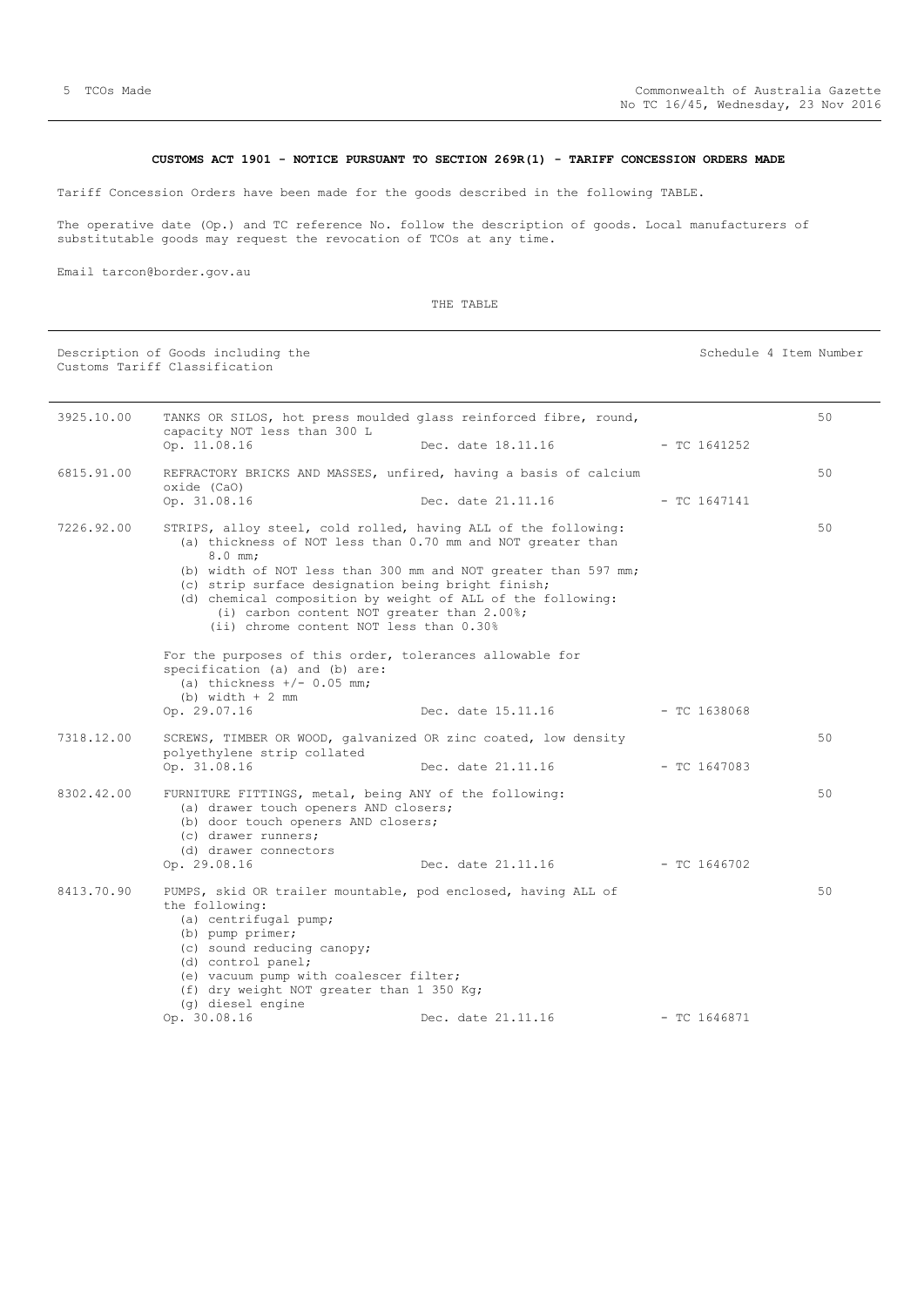Description of Goods including the Schedule 4 Item Number (Schedule 4 Item Number Customs Tariff Classification

÷,

| 8421.39.00 | BARLEY AND/OR MALT DUST REMOVAL SYSTEM, with OR without<br>flameless explosion venting, having ALL of the following:<br>(a) inlet check valve;<br>(b) filter housing;<br>(c) compressed air tank;                                                                                         |                    |                | 50 |
|------------|-------------------------------------------------------------------------------------------------------------------------------------------------------------------------------------------------------------------------------------------------------------------------------------------|--------------------|----------------|----|
|            | (d) filter controller;<br>(e) filter hoses with cages;<br>(f) bursting disc;<br>(q) reamer bottom;<br>(h) rotary valve;<br>(i) radial fan;                                                                                                                                                |                    |                |    |
|            | $(i)$ silencer;<br>(k) deflector hood;<br>$(1)$ ducting;<br>(m) throttle valve                                                                                                                                                                                                            |                    |                |    |
|            | Op. 19.08.16                                                                                                                                                                                                                                                                              | Dec. date 15.11.16 | - TC 1644281   |    |
| 8426.20.00 | CRANES, TOWER, electric, being ANY of the following:<br>(a) luffing top;<br>(b) flat top;                                                                                                                                                                                                 |                    |                | 50 |
|            | (c) hammerhead AND/OR A-frame<br>Op. 17.08.16                                                                                                                                                                                                                                             | Dec. date 15.11.16 | - TC 1643062   |    |
| 8427.10.00 | STACKER TRUCKS, electric, having ALL of the following:<br>(a) maximum load carrying capacity NOT greater than 750 kg<br>at a 1 250 mm load centre;<br>(b) maximum lifting height NOT greater than 2 600 mm;<br>(c) fork length NOT less than 1 200 mm and NOT greater than                |                    |                | 50 |
|            | 1 900 mm;<br>(d) maximum speed, with OR without a load, NOT less<br>than $8 \ km/h$ ;                                                                                                                                                                                                     |                    |                |    |
|            | (e) wheel base length NOT greater than 1 323 mm<br>Op. 30.08.16                                                                                                                                                                                                                           | Dec. date 21.11.16 | $-$ TC 1647051 |    |
| 8430.41.00 | ROCK DRILL, self-propelled, wheeled type, having ALL of the<br>following:<br>(a) maximum boom reach of 3 500 mm through a 90 degrees<br>radius;<br>(b) 360 degrees directional hole drilling;                                                                                             |                    |                | 50 |
|            | (c) hole diameter NOT less than 38 mm and NOT greater than<br>64 mm                                                                                                                                                                                                                       |                    |                |    |
|            | Op. 23.08.16                                                                                                                                                                                                                                                                              | Dec. date 21.11.16 | $-$ TC 1644700 |    |
| 8434.20.00 | BUTTER RE-WORKING LINE, programmable logic controlled, including<br>ALL of the following:<br>(a) re-workers;<br>(b) pin mixers;<br>(c) auger silos;<br>(d) conveyors;<br>(e) clean in place systems;<br>(f) control cabinets;<br>$(q)$ piping;<br>(h) pumps                               |                    |                | 50 |
|            | Op. 18.08.16                                                                                                                                                                                                                                                                              | Dec. date 15.11.16 | - TC 1643081   |    |
| 8504.40.90 | INVERTERS, GRID TIE, single OR multiple phase, having ALL of the<br>following:<br>(a) frequency NOT exceeding 70 Hz;<br>(b) number of maximum power point tracking systems NOT<br>exceeding $2$ ;<br>(c) output current NOT exceeding 40 A;<br>(d) output voltage NOT exceeding 400 V AC; |                    |                | 50 |
|            | (e) communication interface<br>Op. 30.08.16                                                                                                                                                                                                                                               | Dec. date 21.11.16 | $-$ TC 1647043 |    |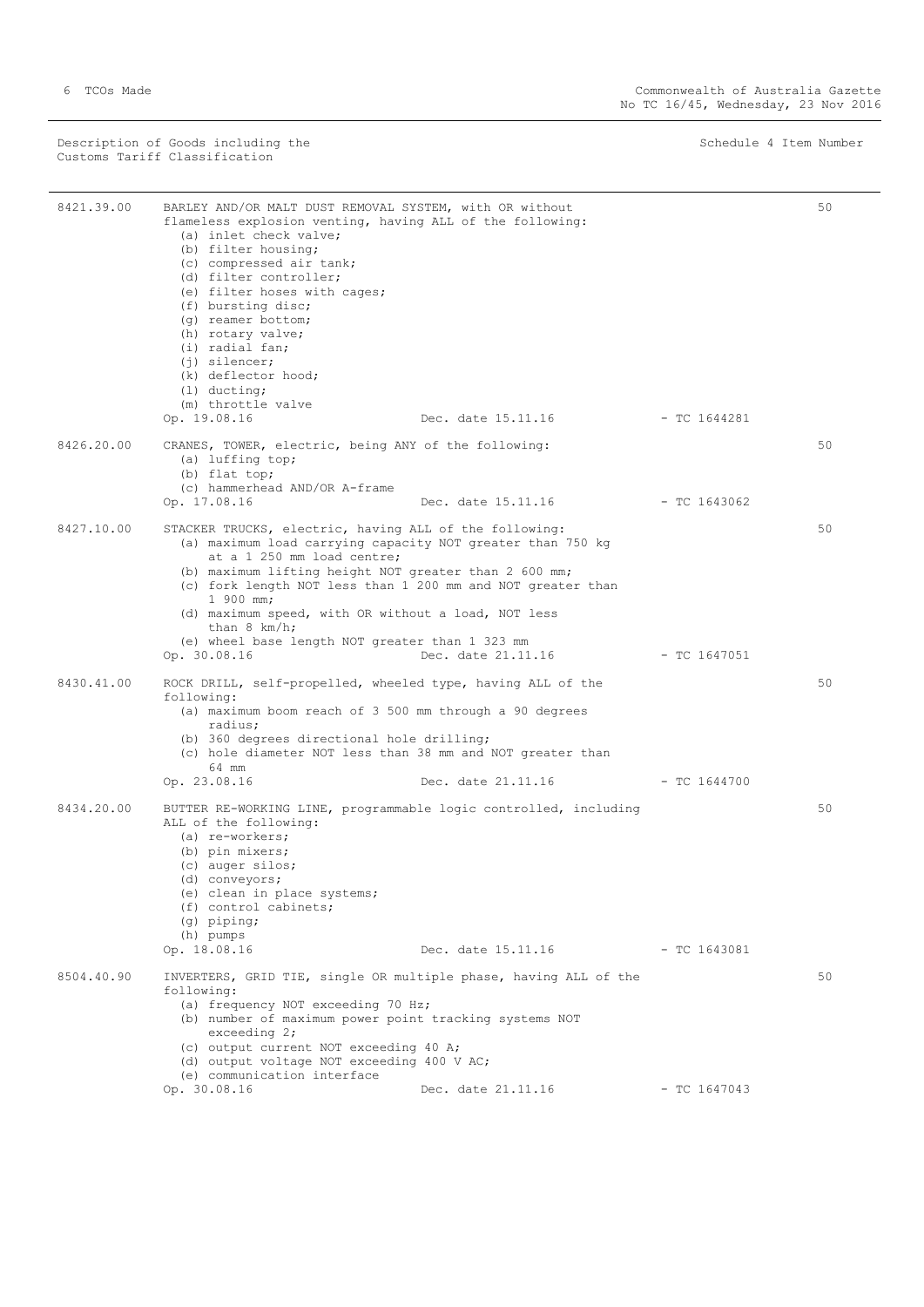#### **CUSTOMS ACT 1901 - NOTIFICATION OF REQUEST FOR REVIEW OF APPLICATION DECISIONS**

<span id="page-6-0"></span>A request has been received for review by the Comptroller-General of Customs of the decision made on the application for the Tariff Concession Order for goods described in the following TABLE.

Email tarcon@border.gov.au

THE TABLE

| Description of Goods including the<br>Customs Tariff Classification                                                                                                                                                                                                                                                                                                                                                                                                                                                                                                                                                                                                                                                                                                                                                                                                                                        | Schedule 4 Item Number<br>Date of Lodgement of Request | Initial<br>Decision |
|------------------------------------------------------------------------------------------------------------------------------------------------------------------------------------------------------------------------------------------------------------------------------------------------------------------------------------------------------------------------------------------------------------------------------------------------------------------------------------------------------------------------------------------------------------------------------------------------------------------------------------------------------------------------------------------------------------------------------------------------------------------------------------------------------------------------------------------------------------------------------------------------------------|--------------------------------------------------------|---------------------|
| 9406.00.00 PREFABRICATED BUILDINGS, complying with the Commonwealth<br>of Australia, Australian Defence Standard DEF (AUST) 9009A<br>Dated 08 July 2009, including ALL of the following:<br>(a) built in deep fryers;<br>(b) built in cabinets;<br>(c) built in ovens;<br>(d) built in refrigerators;<br>(e) built in water heaters;<br>(f) built in ventilation hoods;<br>(q) built in diesel powered electric generator<br>AND/OR AC power socket;<br>(h) built in hot plates;<br>(i) built in stabilization building corner legs;<br>(j) built in electric power control boxes;<br>(k) built in fire suppression sprayers;<br>(1) built in bratt pan;<br>(m) built in grills,<br>with OR without ANY of the following:<br>(i) built in sinks;<br>(ii) built in dishwashers;<br>(iii) built in water pumps;<br>(iv) built in urns;<br>(v) built in kettles;<br>(vi) built in food mixers<br>Op. 18.04.16 | 50<br>11.11.16<br>$-$ TC 1614117                       | <b>REFUSE</b>       |
|                                                                                                                                                                                                                                                                                                                                                                                                                                                                                                                                                                                                                                                                                                                                                                                                                                                                                                            |                                                        |                     |

# **CUSTOMS ACT 1901 - NOTIFICATION OF REQUEST FOR REVIEW OF A TARIFF CONCESSION REVOCATION DECISION**

<span id="page-6-1"></span>A request has been received for review by the Comptroller-General of Customs of the decision made on a request for revocation of a Tariff Concession Order for goods described in the following TABLE.

Email tarcon@border.gov.au

THE TABLE

|         | Description of Goods including the<br>Customs Tariff Classification |                         | Schedule 4 Item Number<br>Last Date of Effect | Initial<br>Decision |
|---------|---------------------------------------------------------------------|-------------------------|-----------------------------------------------|---------------------|
| 4003.00 | RUBBER, reclaimed<br>Op. 25.10.83                                   | $-$ TC 8340152 27.09.16 | 50                                            | REVOKED             |